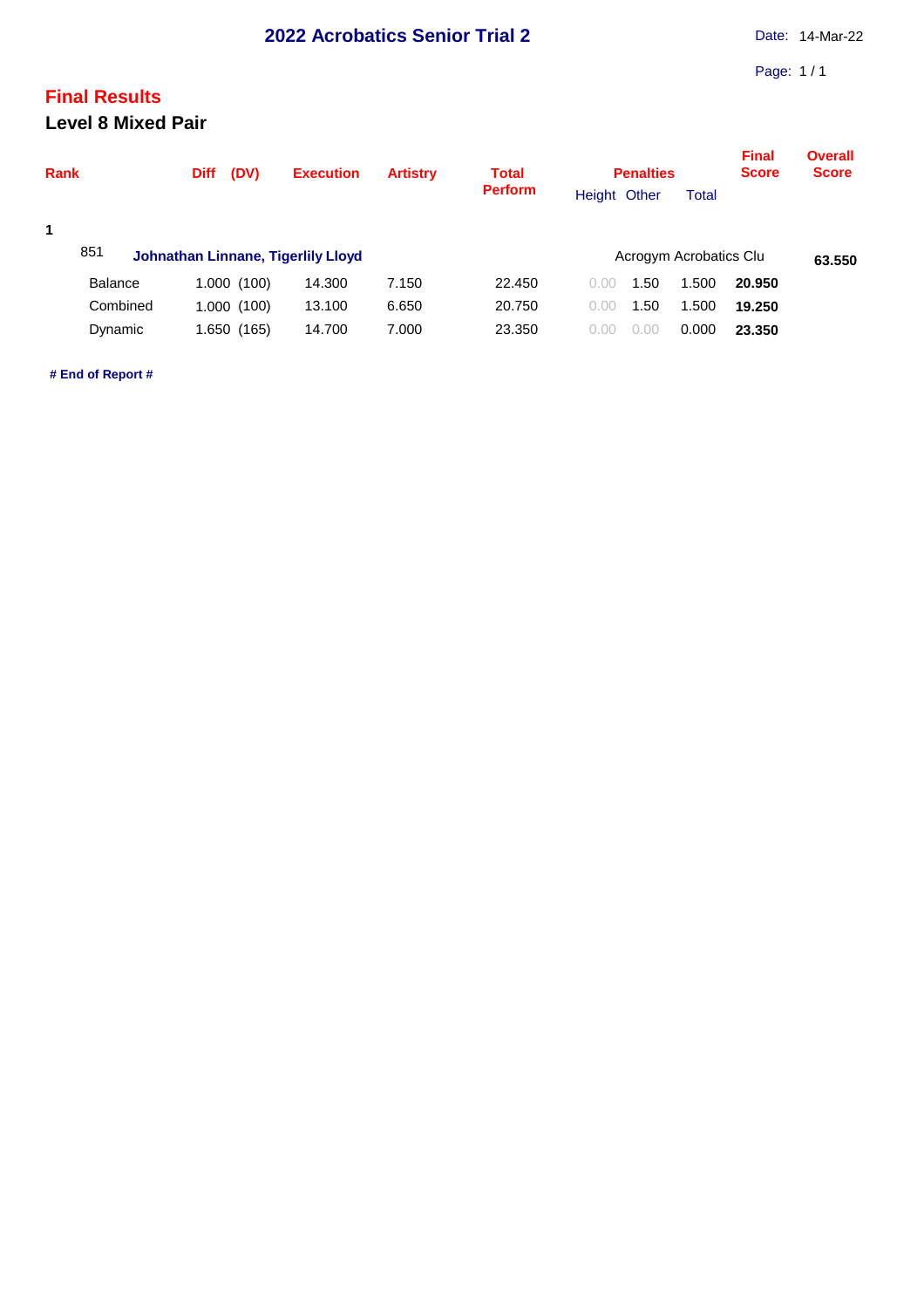## **Final Results Level 8 Womens Pair**

| <b>Perform</b><br>Height Other<br>Total<br>1<br>802<br><b>Sydney Gymnastics Ce</b><br>Layla Dimacali, Ebony Mclean<br><b>Balance</b><br>16.300<br>8.350<br>0.000<br>1.750 (175)<br>26.400<br>26,400<br>0.00<br>0.00<br>0.000<br>Combined<br>1.300(130)<br>14.300<br>8.150<br>23.750<br>0.00<br>23.750<br>0.00<br>1.200 (120)<br>16.500<br>7.900<br>25.600<br>0.000<br>Dynamic<br>0.00<br>25,600<br>0.00<br>$\mathbf{2}$<br>803<br>Hana Heo, Catherine Boffa<br>Sydney Hills Gymnastic<br><b>Balance</b><br>1.750 (175)<br>15.800<br>7.550<br>25.100<br>0.000<br>25.100<br>0.00<br>0.00<br>Combined<br>0.000<br>1.400(140)<br>15.500<br>7.400<br>24.300<br>0.00<br>0.00<br>24.300<br>16.600<br>7.300<br>25.000<br>0.000<br>Dynamic<br>1.100(110)<br>25.000<br>0.00<br>0.00 | <b>Rank</b> | (DV)<br><b>Diff</b> | <b>Execution</b> | <b>Artistry</b> | <b>Total</b> | <b>Penalties</b> |  |        | <b>Final</b><br><b>Score</b> | <b>Overall</b><br><b>Score</b> |
|---------------------------------------------------------------------------------------------------------------------------------------------------------------------------------------------------------------------------------------------------------------------------------------------------------------------------------------------------------------------------------------------------------------------------------------------------------------------------------------------------------------------------------------------------------------------------------------------------------------------------------------------------------------------------------------------------------------------------------------------------------------------------|-------------|---------------------|------------------|-----------------|--------------|------------------|--|--------|------------------------------|--------------------------------|
|                                                                                                                                                                                                                                                                                                                                                                                                                                                                                                                                                                                                                                                                                                                                                                           |             |                     |                  |                 |              |                  |  |        |                              |                                |
|                                                                                                                                                                                                                                                                                                                                                                                                                                                                                                                                                                                                                                                                                                                                                                           |             |                     |                  |                 |              |                  |  |        |                              |                                |
|                                                                                                                                                                                                                                                                                                                                                                                                                                                                                                                                                                                                                                                                                                                                                                           |             |                     |                  |                 |              |                  |  |        |                              | 75.750                         |
|                                                                                                                                                                                                                                                                                                                                                                                                                                                                                                                                                                                                                                                                                                                                                                           |             |                     |                  |                 |              |                  |  |        |                              |                                |
|                                                                                                                                                                                                                                                                                                                                                                                                                                                                                                                                                                                                                                                                                                                                                                           |             |                     |                  |                 |              |                  |  |        |                              |                                |
|                                                                                                                                                                                                                                                                                                                                                                                                                                                                                                                                                                                                                                                                                                                                                                           |             |                     |                  |                 |              |                  |  |        |                              |                                |
|                                                                                                                                                                                                                                                                                                                                                                                                                                                                                                                                                                                                                                                                                                                                                                           |             |                     |                  |                 |              |                  |  |        |                              |                                |
|                                                                                                                                                                                                                                                                                                                                                                                                                                                                                                                                                                                                                                                                                                                                                                           |             |                     |                  |                 |              |                  |  | 74.400 |                              |                                |
|                                                                                                                                                                                                                                                                                                                                                                                                                                                                                                                                                                                                                                                                                                                                                                           |             |                     |                  |                 |              |                  |  |        |                              |                                |
|                                                                                                                                                                                                                                                                                                                                                                                                                                                                                                                                                                                                                                                                                                                                                                           |             |                     |                  |                 |              |                  |  |        |                              |                                |
|                                                                                                                                                                                                                                                                                                                                                                                                                                                                                                                                                                                                                                                                                                                                                                           |             |                     |                  |                 |              |                  |  |        |                              |                                |

**# End of Report #**